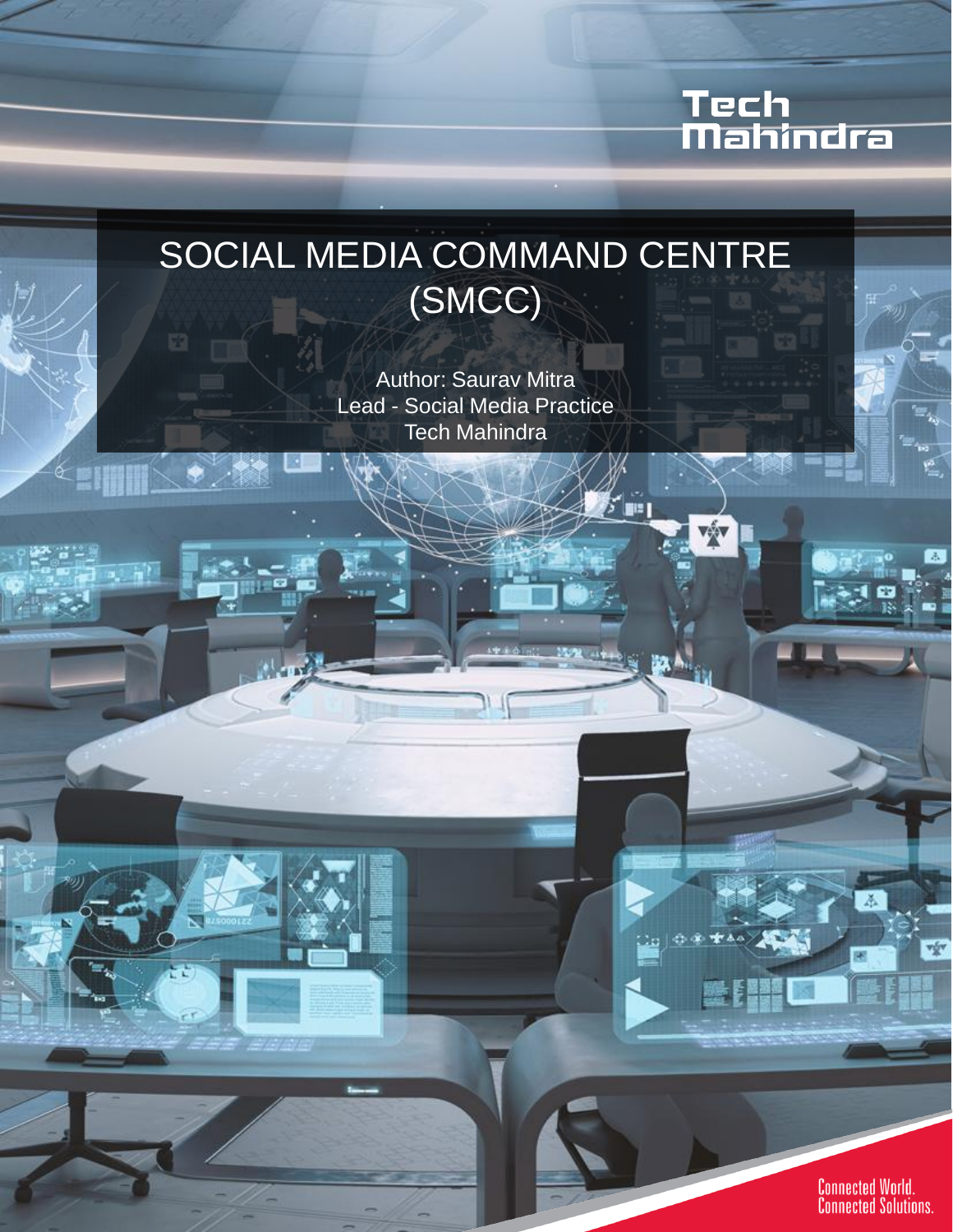Social Media has permeated every facet of consumer and business interactions, be it peer to peer (P2P), brand to consumer (B2C) or consumer to brand (C2B). From being an additional channel, it has now become most preferred "The Touchpoint" for consumers and impacts overall Customer Experience. For businesses and organizations, especially with a B2C model, it touches almost all processes relevant to their business: Customer Care, Product Innovation, Advertising & Marketing, Public Relations, Sales and others.

Calanda

For any business or organization, large or small, Social Media interaction and analysis capability is an essential component. Most businesses are however realizing that by doing things on social media in a distributed manner with no clear road-map, RoI tracking KPIs do not provide the desired results. The concept of Social Media Command Centre, or SMCC as it is commonly referred to, helps alleviate these challenges.



#### SOCIAL MEDIA COMMAND CENTRE & KEY COMPONENTS

A Social Media Command Centre is a dedicated practice comprising 3P's: Processes, People and Platform, where a company's social media team can monitor, engage and act as the nerve centre for the company's interaction across its various business functions. A Social Media Command Centre enables organizations to listen and respond to increasingly important Voice of Customer (VoC) that may not be achieved with distributed groups within companies as they cannot weave in the 360 degree view of the customer, vision of the overall brand, all lines of business (LoBs) and corporate strategy into their social media activities.

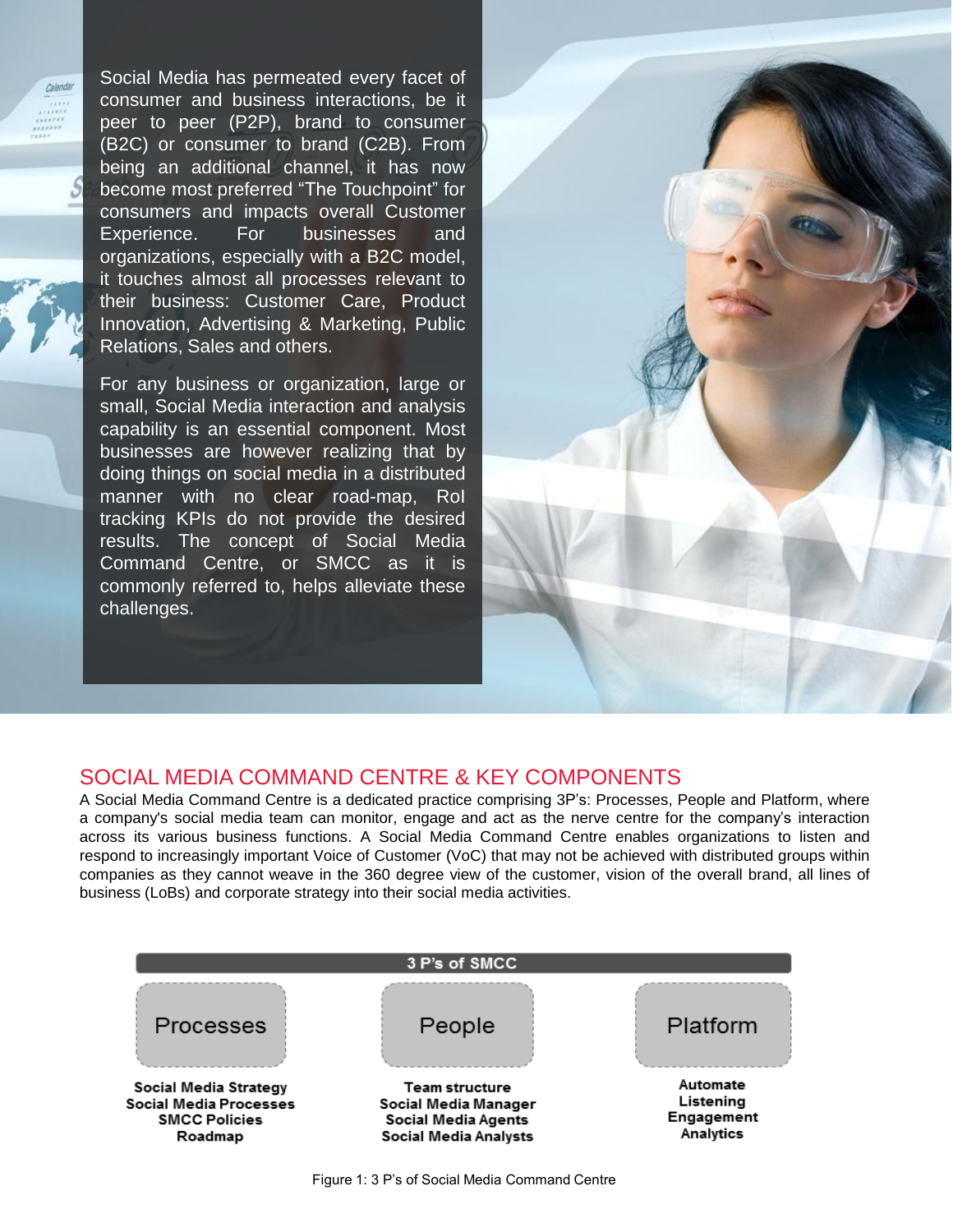In many ways it is similar to an Emergency Operations Centre run by security agencies or a Network Operations Centre (NOC) run by telecom companies. The team in the SMCC works with the individual business lines and performs the following broad functions:

- 1. Provide actionable insights based on information from Social Media
- 2. Help track (or build) new products, services, technology innovations and peoples' adoption
- 3. Provide robust Customer Care support by engaging with customers to answer queries, receive accolades, address complaints, etc.
- 4. Run campaigns on social media in conjunction with marketing
- 5. Prospect profiling and lead generation
- 6. Monitor and manage potential crisis

Some well-known global brands have adopted and are building benefits from the Social Media Command Centres. This is because social media ROI, social media driven growth, enhanced customer experience, insights delivered business transformation and cost efficiencies are important to them.

#### SMCC HELPS MEET BUSINESS OBJECTIVES

The business objectives of Social Media Command Centre are to:

- 1. Align execution on social media with a keen eye on enhancing or meeting business objectives
- 2. Enhancing customer experience through social media
- 3. Cost reduction by deflecting calls and addressing a percentage of queries, feedback, complaints for Customer **Service**
- 4. Delivery of campaigns and high value leads to marketing and sales
- 5. Monetize Social Media insights w.r.t. the company's value chain

According to results of analyses of the impact of Social Media by various organizations, Social Media has generated multiple benefits w.r.t. customer retention, acquisition, cost, revenue and process efficiencies for organizations using them.

| <b>Call Deflection</b>     | Contact centers have 45% of their calls<br>deflected to Social Media & other digital<br>channels<br>*Source: Network World |
|----------------------------|----------------------------------------------------------------------------------------------------------------------------|
| <b>Sales</b>               | 50% of marketers see improved sales from<br>social media<br>**Source: Social Media Explorer                                |
| <b>Customer Experience</b> | 37% feel empowered by social media to easily<br>share their experiences<br>***Source: New VoiceMedia                       |
| Marketing                  | 88 % companies found social media increased<br>their market exposure<br>"Source: Launchhouse                               |
| <b>Contact Centre</b>      | 33% of contact centers provide social media<br>contact channels & expect it to grow by 38%                                 |
| Loyalty                    | 53% of consumers who follow brands in social<br>are more loyal to those brands<br>*****Source: convince&convert            |

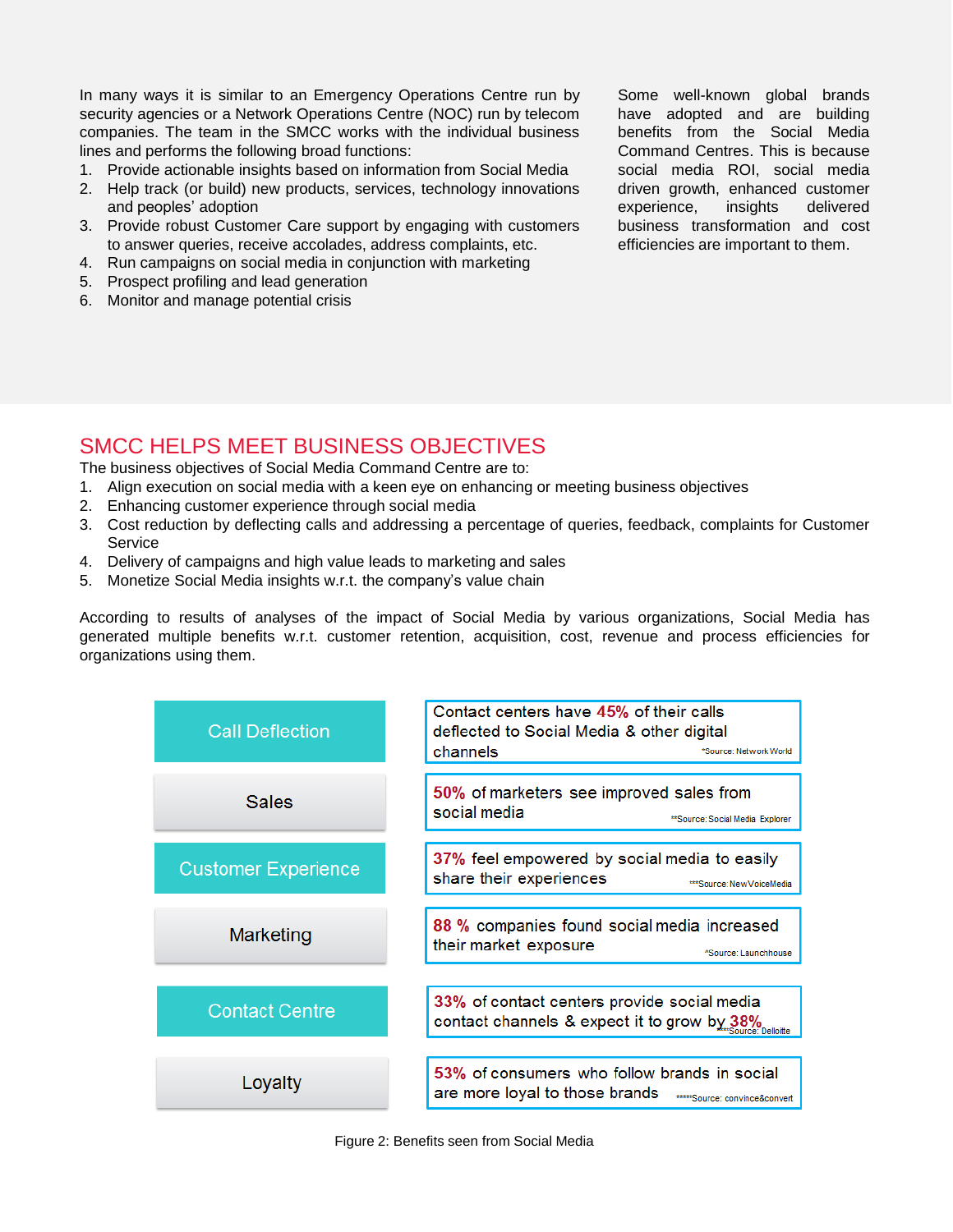#### SOCIAL MEDIA MATURITY AND NEED

The reality is, companies - small or big - globally, have started seeing SMCC as a better way of leveraging Social Media to meet organizational and business needs due to its inherent capability to grow in an organized fashion along with business goals. A look at the maturity index provides an idea of how organisations typically mature into a fully co-ordinated SMCC that creates strategic business impact:

#### **Social Media Maturity Index**



Figure 3: SMCC Maturity Index

The points below provide some guidelines on which organisations should move into the Social media Command Centre mode:

- a) Companies that have small disparate teams managing social media efforts
- b) Companies that are seeking to integrate insights from social media into mainstream business decision making
- c) Companies that want to enter the mature CRM space and include Social CRM as part of their perspective on customers, up-sell/cross-sell, lead generation, campaigns
- d) Companies that want to enhance or radically transform their customer support systems

#### SMCC vs. Non-SMCC SOCIAL MEDIA PRACTICE: A COMPARATIVE VIEW

SMCC provides an organization with the required bandwidth, capability and process to execute social media initiatives. While both structured SMCC approach and ad-hoc social monitoring and response approach may have similar objectives, it is SMCC that is able to foster more impactful communications and develop a social culture that helps meet business objectives.

Also for companies trying to aggregate social media activities from different business groups, creating SMCC creates a "pull effect". By creating an SMCC and establishing it as a Centre of Excellence (COE), it provides the organization a vision of the impact social media can have on their business, thereby creating converts and believers in the organization and ensuring that social media initiatives take root deeply within the organization.

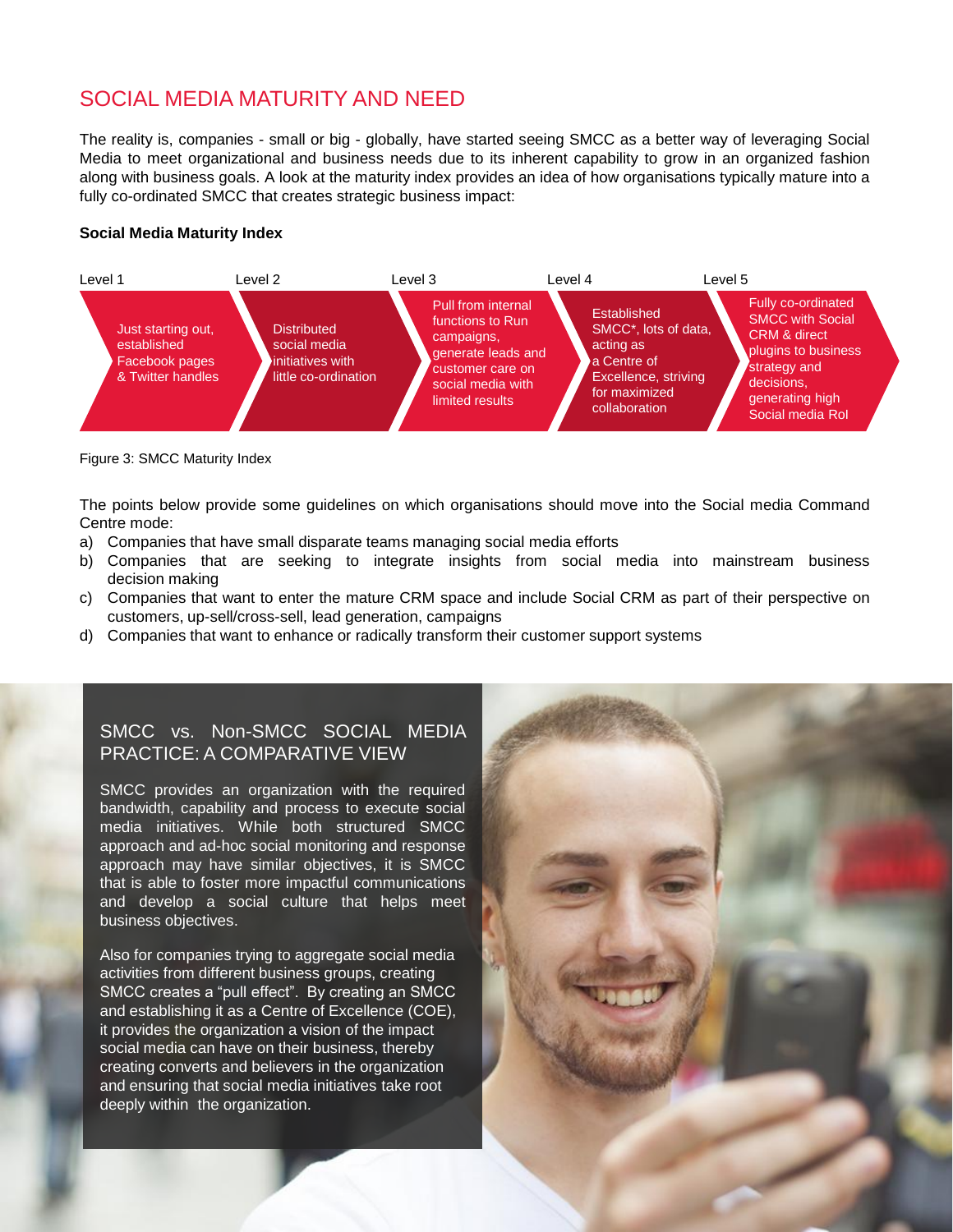The following table outlines some of the benefits of a SMCC:

| Impact                                                         | <b>SMCC</b><br>Practice | <b>Regular Social</b><br>Media practice | <b>Details</b>                                                                                                                                                                                                                                                                                                                                              |
|----------------------------------------------------------------|-------------------------|-----------------------------------------|-------------------------------------------------------------------------------------------------------------------------------------------------------------------------------------------------------------------------------------------------------------------------------------------------------------------------------------------------------------|
| <b>PR</b> Effect                                               |                         | X                                       | Create a huge PR effect that implies:<br>1. Take Voice of Customer seriously<br>Has become easier to reach<br>2.<br>3. Is open to suggestions<br>4. Can positively impact market sentiments and potentially<br>stock market prices<br>5. Ability to monitor and effectively respond to potential social<br>media crisis                                     |
| Integrated<br>Customer<br><b>Service</b>                       |                         | X                                       | Provide active customer support, and reduce the call volumes on<br>traditional voice based Customer Care, thereby reducing costs                                                                                                                                                                                                                            |
| Digital<br>Campaign                                            |                         | $\times$                                | Provide a single point of contact to launch digital marketing<br>campaigns in tandem with larger Customer 360 degree and<br>marketing strategy                                                                                                                                                                                                              |
| Lead<br><b>Generation &amp;</b><br><b>New Product</b><br>Ideas |                         | X                                       | It can deliver high value leads to Marketing and Sales for faster<br>conversion to revenue. Automated and manual lead generation<br>capabilities in Social Media help generate higher Marketing and<br>Sales Rol from digital efforts                                                                                                                       |
| Specialists                                                    |                         | $\sf X$                                 | Trained, focused resources on analytics, analyses, reporting and<br>engagement                                                                                                                                                                                                                                                                              |
| <b>Policies</b>                                                |                         | X                                       | SMCC has well defined policies encompassing all eventualities<br>that ensure easy management of opportunities, crises and<br>govern employee and brand engagement on a highly unforgiving<br>medium like Social Media                                                                                                                                       |
| <b>Creates Pull</b>                                            |                         | $\sf X$                                 | Rather than trying to provide insights via social media to<br>business functions (sales, marketing, customer care), SMCC<br>creates pull wherein the core functional departments themselves<br>want to interact and benefit. This makes the process of imbibing<br>a social media sensitive culture easy, thus, quickly translating to<br>business gains    |
| Economies of<br>Scale                                          |                         | X                                       | Digital transformation within which social media enabled digital<br>actions actually start costing lesser in the longer run as SMCC<br>brings in economies of scale via cross-training, re-skilling<br>resources while leveraging technology to the fullest. Since<br>resources see a solid set-up, their belief in continuing with the<br>practice remains |
| <b>Drive</b><br><b>Business</b>                                |                         | X                                       | Due to its large presence, SMCC can contribute at a strategic<br>level. For example: "A leading multinational computer technology<br>company uses their command centre to connect with IT leaders<br>to uncover helpful information in order to better understand<br>customers"                                                                             |
| Domain<br>Leadership                                           |                         | $\mathsf X$                             | An SMCC is led by a Social Media manager. This ensures that<br>the latest in social along with the best practices are constantly<br>factored in                                                                                                                                                                                                             |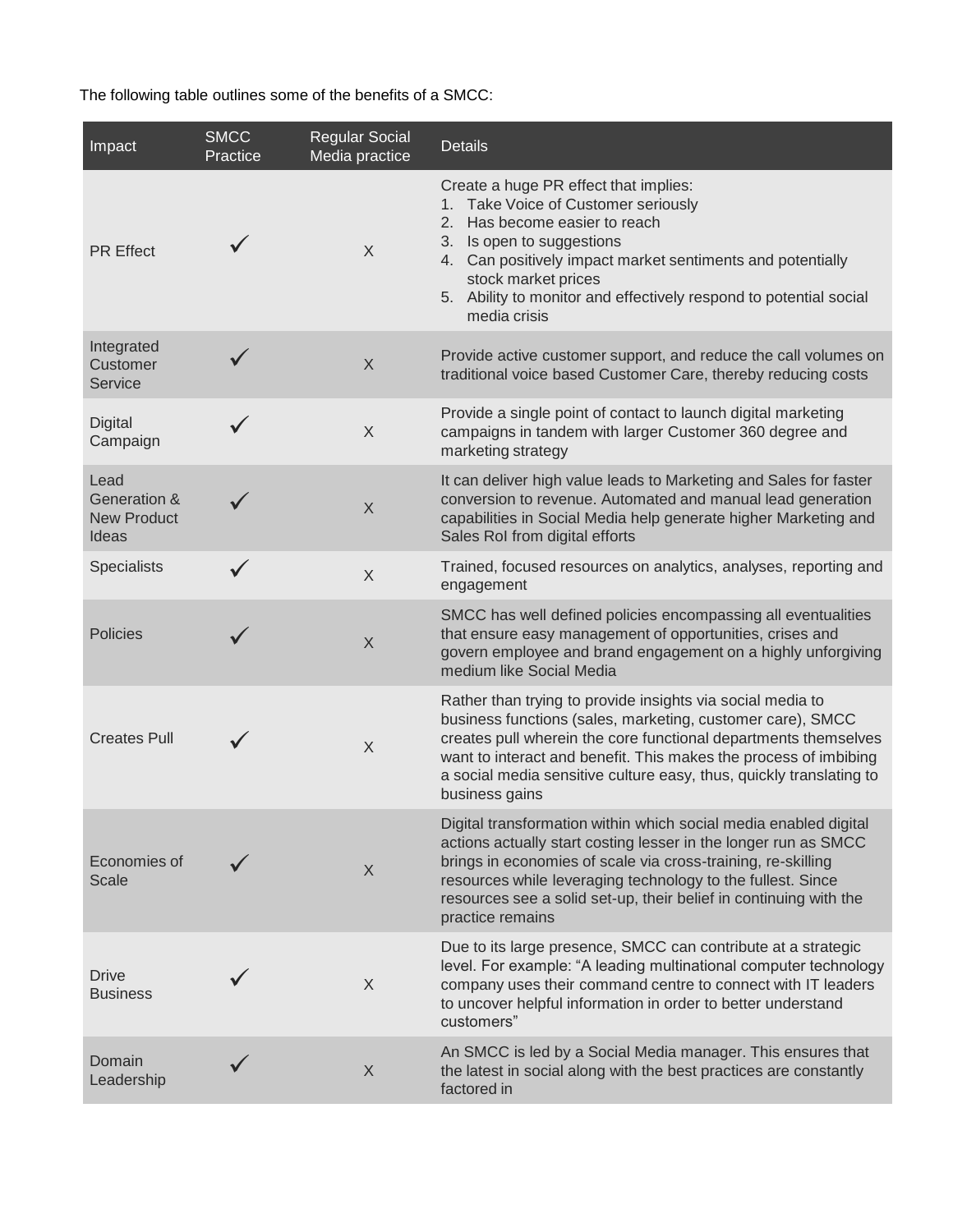### ESSENTIAL COMPONENTS OF SMCC

| <b>Social Media Strategy</b> | The Social Media strategy identifies gaps and leverages the components to ensure the<br>alignment of the overall business and digital marketing strategy with the social media strategy,<br>thus ensuring high RoI of the organization's social media efforts |
|------------------------------|---------------------------------------------------------------------------------------------------------------------------------------------------------------------------------------------------------------------------------------------------------------|
| <b>SMCC Structure</b>        | Defines how the actual SMCC should be with details like owner, driver, KPIs, reports,<br>engagements, business processes, periodicity, coverage etc.                                                                                                          |
| LoBs                         | Helps define the Line of Business' specific requirements and metrics, synergies, exclusive<br>areas for each LoB etc.                                                                                                                                         |
| <b>Policies</b>              | Defines the SMCC policies and governance that make it a world class centre. Covers areas<br>such as SLAs, content, access, management etc.                                                                                                                    |
| <b>Analytics</b>             | Defines the SMCC analysis areas and types of reporting, frequency, analysis dimensions such<br>as geography, products, trends, topics, competition etc.                                                                                                       |
| Engagement                   | Defines how and when engagement should or should not take place and which posts or<br>mentions should follow what allocation. Escalation or resolution paths                                                                                                  |
| <b>Technology</b>            | Defines the social media tool(s) that will be used for crawling, sentiment analytics, engagement,<br>workflow etc. and the visualization, bandwidth requirement, cloud capability etc.                                                                        |
| Infrastructure               | Defines the requirements of the physical infrastructure such as whether it will be showcased in<br>a fish bowl set-up, seating, location, centralized etc.                                                                                                    |

#### **Summary**

A Social Media Command Centre works as the nerve centre that links digital transformation across the company with key business objectives. SMCC enabled business growth and results can far outstrip isolated programs simply because of its capability to collate, correlate, synthesize and disseminate information with a 360 degree impact across business processes and needs.

Tech Mahindra's Social Media practice brings in all components of a command centre and enables businesses at any stage of their digital and social media journey to achieve more. With the capability of Strategy, Platform and Social Media Specialists to provide services, business functions can be rest assured of significant benefits from a Social Media Command Centre.